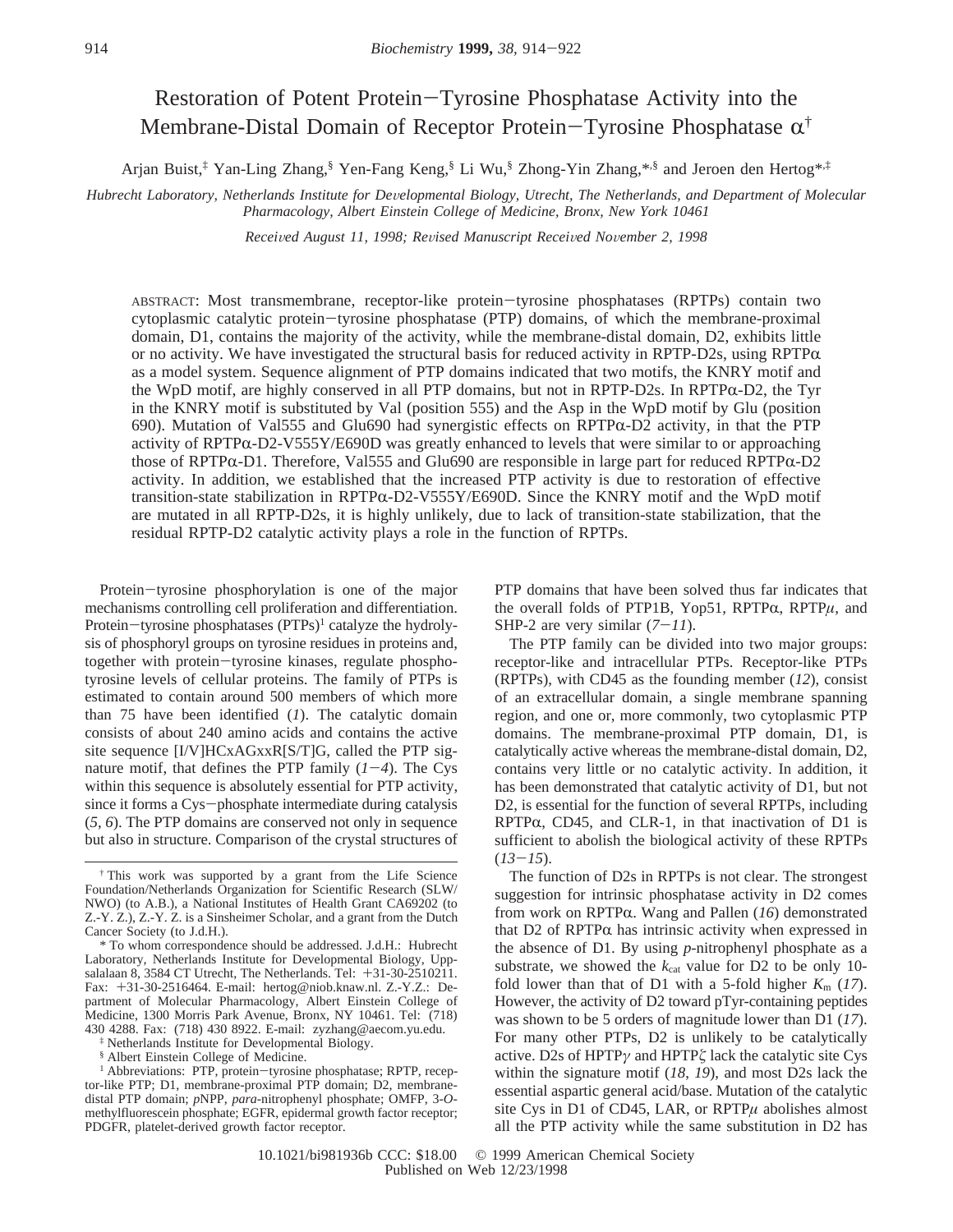little or no effect on the PTP activity (*20*-*22*). In addition, recombinant D2 of LAR and CD45 by itself showed no detectable activity (*21*, *23*). Comparison of PTP domains from different RPTPs showed that in general D2s are more closely related to one another than to the D1 within the same PTP (*24*), suggesting that, even though D2s are not catalytically active, D2s are conserved and may have an important function.

To gain more insight into the function of the membranedistal PTP domain of  $RPTP\alpha$ , we compared the sequences of many PTP domains. Tyr262, located in the catalytic pocket of RPTPR-D1 (*9*), was almost absolutely conserved in RPTP-D1s and cytoplasmic PTPs, but not in D2s. In addition, the general acid/base Asp residue that is involved in catalysis is mutated in all D2s. We have investigated the effect of substitution of the corresponding residues, Val555 with Tyr and Glu690 with Asp, on the catalytic activity of D2 and found that these conserved residues are involved in transitionstate stabilization. Moreover, we demonstrate that reversing Val555 to Tyr together with Glu690 to Asp converted this domain into a very potent PTP domain with enzymatic characteristics that are comparable to  $RPTP\alpha-D1$ , suggesting that Val555 and Glu690 are responsible for the reduced PTP activity of  $RPTP\alpha-D2$ .

# **MATERIALS AND METHODS**

*Materials*. *p*-Nitrophenyl phosphate (*p*NPP), *â*-naphthyl phosphate, glutathione-agarose beads, and human thrombin were purchased from Sigma. Phosphotyrosine (pTyr) containing peptides DTSSVLpYTAVQ (PDGFR<sup>1003-1013</sup>), EGDNDpYIIPL (PDGFR<sup>1016-1025</sup>), and Ac-DAFSDpYANFK (PTP $\alpha^{784-793}$ ) were prepared by the Laboratory of Macromolecular Analysis of the Albert Einstein College of Medicine. The pTyr-containing peptide DADEpYLIPQQG (EGFR988-998) was synthesized, purified, and characterized as described previously (*25*). Vanadium (V) oxide (99.99%) was obtained from Aldrich. Solutions were prepared using deionized and distilled water.

*Constructs and Mutagenesis*. Expression vectors for bacterial expression of  $RPTP\alpha$  glutathione *S*-transferase fusion proteins were derived by insertion of polymerase chain reaction-generated *Nco*I-*Hin*dIII fragments into pGEX-KG opened with *Nco*I and *Hin*dIII (26). The bacterial expression vector encoding the complete cytoplasmic region of  $RPTP\alpha$ (residues 167-793; numbering according to ref *<sup>27</sup>*) has been described (28). The expression vectors for RPTP $\alpha$ -D1 (residues  $167-503$ ) and RPTP $\alpha$ -D2 (residues  $504-793$ ) were derived using the oligonucleotide pairs NI, CII and NIV, CI respectively: NI, 5′-GCGCCATGGCGAAGAAATA-CAAGCA; CII, 5′-CCCTCAAGCTTCCAGTTCTGTGTC-CCCATA; NIV, 5′-CCCATGGCTTCTCTAGAAACC; and CI, 5′-CGCAAGCTTTCACTTGAAGTTGGC. Site-directed mutagenesis was done on the full-length  $RPTP\alpha$  cDNA in pSG5, pSG-RPTP $\alpha$  (13). Mutations were verified by sequencing, and subsequently, the corresponding glutathione *S*-transferase fusion protein expression vectors were constructed as described above. The oligonucleotides that were used for site-directed mutagenesis are the following:  $RPTP\alpha$ -D1-Y262V, 5'-ΑΑΑΑACCGCGTTGTAAACATC; RPTPα-D2-V555Y, 5'-AAGAACCGGTATTTACAGATC; and RPTPR-D2-E690D, 5′-GGCTGGCCTGATGTGGGCATC.

*Recombinant Enzymes*. The RPTPR-glutathione *<sup>S</sup>*-transferase fusion protein constructs were transformed into *Escherichia coli* BL21(DE3). Overnight cultures of BL21- (DE3) cells containing pGEX recombinant plasmids for RPTP $\alpha$  were diluted 100-fold and grown at 37 °C until the absorbance at 600 nm reached 0.6. Expression of glutathione *S*-transferase fusion proteins was then induced by isopropyl-1-thio-*â*-D-galactopyranoside (100 *µ*M, final concentration), overnight at room temperature. Purification of the RPTP $\alpha$ glutathione S-transferease fusion proteins by glutathione agarose beads and the subsequent thrombin cleavage of the glutathione *S*-transferase fusion protein was done exactly as described  $(26)$ . The recombinant RPTP $\alpha$  proteins were at least 90% pure as judged by SDS-PAGE electrophoresis and coomassie staining of the gels.

*PTP assays and Determination of Kinetic Constants Using Various Substrates*. The PTP activity with *p*NPP as a substrate was assayed at 30  $\degree$ C in a 200  $\mu$ l reaction mixture. The reaction mixture contained the appropriate concentration of *p*NPP, 50 mM succinate, pH 6.0, and 1 mM EDTA, and the ionic strength of the solutions was kept at 0.15 M using NaCl. The reaction was initiated by the addition of enzyme and quenched after 4 min by the addition of 1 mL of 1 N NaOH. The nonenzymatic hydrolysis of the substrate was corrected by measuring the control without the addition of enzyme. The amount of product *p*-nitrophenol was determined from the absorbance at 405 nm using a molar extinction coefficient of  $18\,000 \, \text{M}^{-1} \, \text{cm}^{-1}$ . The kinetic constants for the PTP-catalyzed hydrolysis of *â*-naphthyl phosphate and pTyr-containing peptide substrates were determined by following the production of inorganic phosphate (25).  $k_{cat}$  and  $K_m$  values were calculated from a direct fit of the  $\nu$  versus [S] data to the Michaelis-Menten equation using a direct curve-fitting program KINETASYST (IntelliKinetics, State College, PA). The kinetic constants for the PTP-catalyzed hydrolysis of pTyr-containing peptide substrates were also determined by continuously monitoring at 305 nm for the increase in tyrosine fluorescence with excitation at 280 nm (*25*). The data were analyzed using a nonlinear least-squares regression program (KaleidaGraph, Synergy Software). When  $[S] \ll K_m$  the reaction is firstorder with respect to [S]. At a given enzyme concentration, the observed apparent first-order rate constant is equal to  $(k_{cat}/K_m)[E]$ . The substrate specificity constant  $k_{cat}/K_m$  value is calculated by dividing the apparent first-order rate constant by the enzyme concentration. Fluorimetric determinations were performed on a Perkin-Elmer LS50B fluorimeter. The instrument was equipped with a water-jacketed cell holder, permitting maintenance of the reaction mixture at the desired temperature (30 °C). Both methods yielded similar results.

*Pre*-*Steady*-*State Kinetics*. Pre-steady-state kinetic measurements of D1-, D2-, D2-V555Y-, D2-E690D-, and D2- V555Y/E690D-catalyzed hydrolysis of *p*NPP and 3-*O*methylfluorescein phosphate (OMFP) were carried out at pH 6.0 and 25 °C using an Applied Photophysics MX.17MV sequential stopped-flow spectrophotometer. The reaction was monitored by the increase in absorbance at 430 nm for *p*-nitrophenolate (extinction coefficient 740  $M^{-1}$  cm<sup>-1</sup>) or 477 nm for 3-*O*-methylfluorescein (OMF) (extinction coefficient  $25\,000 \, \text{M}^{-1} \, \text{cm}^{-1}$ ), respectively. The enzyme concentration after mixing was 30  $\mu$ M for D1, 50  $\mu$ M for D2, D2-E690D, and D2-V555Y/E690D, and 40 *µ*M for D2-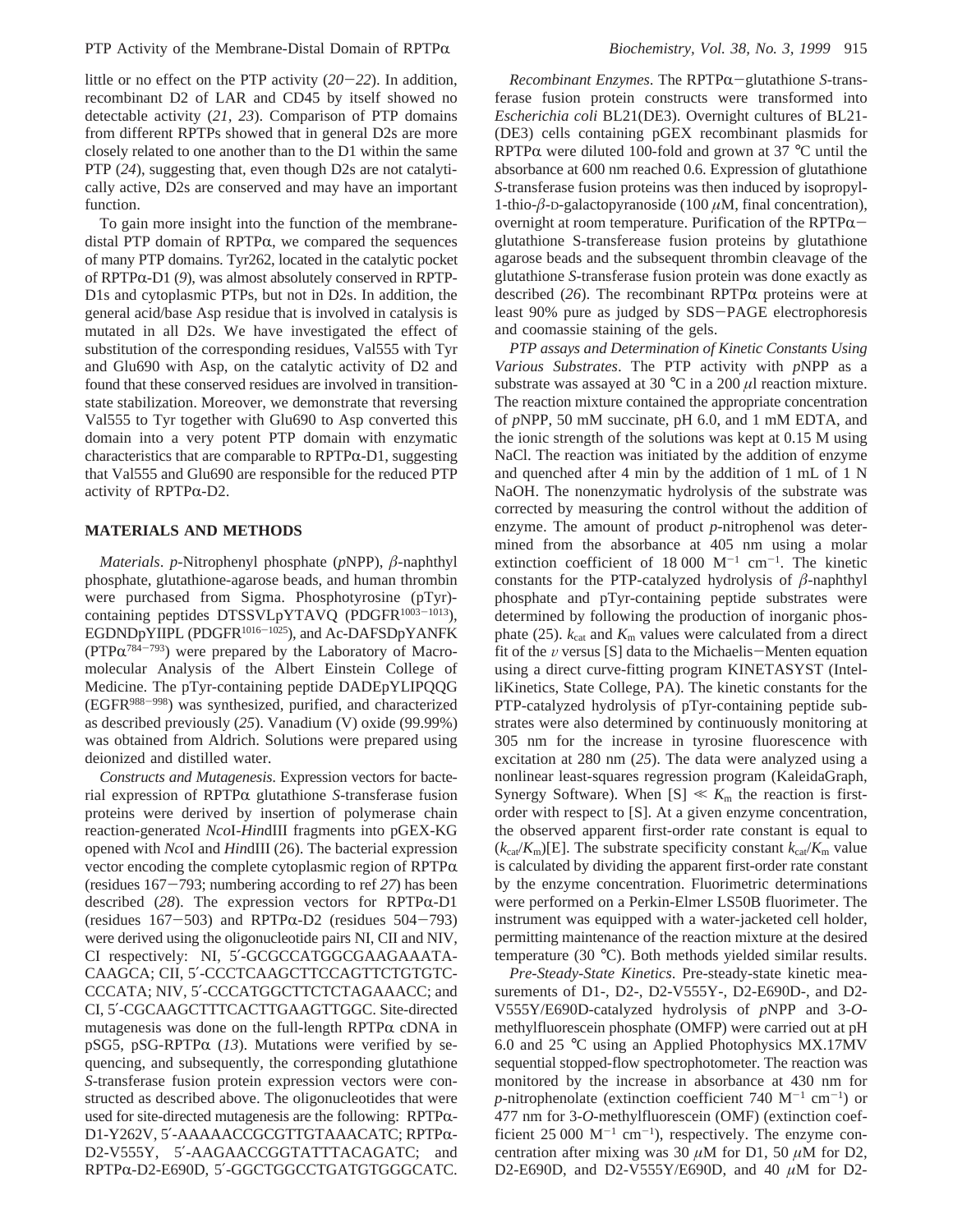V555Y, respectively. The concentrations for *p*NPP and OMFP were 200 and 2 mM, respectively, after mixing. OMFP was prepared in 50 mM succinate, 1 mM EDTA, pH 6.0, buffer containing 20% DMSO. Data analysis was performed as previously described (*43*).

*Determination of Inhibition Constants*. The stock solution of sodium orthovanadate was prepared as described (*17*). Briefly, vanadium (V) oxide was dissolved in 1 molar equiv/ vanadium atom of 1.0 M aqueous NaOH. The resulting orange solution (mainly decavanadate) was boiled, allowed to stand overnight, and pH adjusted to 10. The final solution was colorless containing mainly orthovanadate (*29*). The inhibition constants for arsenate, vanadate, and  $\beta$ -naphthyl phosphate were determined for the PTPs as follows: the initial rate at various *p*NPP concentrations was measured following the production of *p*-nitrophenol (*30*). All inhibition experiments with vanadate were performed in the absence of EDTA since EDTA forms a very stable 1:1 complex with vanadate (*31*). The inhibition constant and inhibition pattern were evaluated using a direct curve-fitting program KINETASYST (IntelleKinetics, State College, PA).

## **RESULTS**

Lack of Conservation of KNRY and WpD Motifs in RPTP-*D2s*. To investigate the basis for the relatively low activity of RPTP $\alpha$ -D2, we compared RPTP $\alpha$ -D1 and -D2 with a selection of PTP domains of human RPTPs of each subclass (*32*) and intracellular PTPs. There are two highly conserved motifs in PTP domains with demonstrable activity that are not conserved in D2s: the KNRY motif, which is located in the N-terminal region of the PTP domains (Figure 1A), and the WpD motif (Figure 1B), which contains the Asp residue that acts as a general acid/base in catalysis (*33*, *34*). The Tyr within the KNRY motif is conserved in most PTP domains, but not in D2s. In PTP1B, Tyr46 in the KNRY motif has been shown to be located in the catalytic pocket near the aromatic ring of the pTyr of cocrystallized pTyrcontaining peptides, suggesting a role in substrate binding  $(35)$ . From the crystal structure of RPTP $\alpha$ -D1 it is clear that this Tyr residue is also located in the catalytic pocket of this domain (9). Although the overall 3-D structure of RPTPα-D2 is very similar to that of other PTPs, the conserved Tyr of the KNRY motif is missing from the catalytic site pocket of RPTP $\alpha$ -D2.<sup>2</sup>

The WpD motif (for the conserved Trp-Pro-Asp) resides in a surface loop that alternates between an open and a closed form (*35*, *36*). After substrate binding the closed conformation of the flexible WpD loop is stabilized by the bound substrate so that the Asp is close enough to the scissile oxygen of the substrate for catalysis (*35*, *36*). The essential Asp is highly conserved among RPTP-D1s and the catalytic domains of intracellular PTPs, but is mutated in all known  $RPTP-D2s$ . In  $RPTP\alpha-D2$  the corresponding Asp in the WpD motif is replaced by a Glu (Figure 1B). Previously, we have demonstrated that reverting this residue into an Asp modestly increases the activity of D2 (*17*). Therefore, the absence of the Asp in the WpD motif is not the only cause for the relatively low PTP activity of RPTP $\alpha$ -D2. The RPTP IA-2 contains only a single PTP domain that lacks the Asp in the

WpD motif (Ala), as well as the Tyr in the KNRY motif (His) (*37*, *38*). Interestingly, IA-2 does not display detectable PTP activity (*37*).

The PTP signature motif [I/V]HCxAGxxR[S/T]G containing the Cys residue that is essential for catalysis is highly conserved in all PTP domains (Figure 1C). The essential Cys is conserved in all D1s and in the PTP domains of the intracellular PTPs. In RPTP*γ*-D2 the Cys is replaced by an Asp, suggesting that RPTPγ-D2 is inactive. In RPTPα, the essential Cys in the signature motif in D2 is conserved. Other residues in the signature motif that have been shown to be essential for catalysis (21, 39) are also conserved in RPTP $\alpha$ -D2. Therefore, the relatively low activity of  $RPTP\alpha-D2$  is not due to alterations in the signature motif. Taken together, there are only two general differences between D1s and cytoplasmic PTPs on one hand and D2s on the other. The Tyr in the KNRY motif is never present in D2s, while it is highly conserved in other PTP domains, and the general acid/base Asp residue in the WpD motif, which is invariant in RPTP-D1s and cytoplasmic PTPs, is not conserved in RPTP-D2s.

*The KNRY and WpD Motifs are Important for Catalysis*. To investigate whether mutations in the KNRY motif (Val555 instead of Tyr) and WpD motif (Glu690 instead of Asp) account for the low PTP activity in D2, we converted  $RPTP\alpha$  Val555 to Tyr and Glu690 to Asp. First we determined the steady-state kinetic parameters of wild-type RPTP $\alpha$ -D1 and -D2 using  $pNPP$  as the substrate (Table 1A). As shown before (17), the  $k_{cat}$  of D2 was 10-fold lower than that of D1 while the  $K<sub>m</sub>$  was 5-fold higher. Mutation of Val555 to Tyr (D2-V555Y) did not alter the  $k_{cat}$ , but lowered the  $K<sub>m</sub>$  by 5-fold. As a control we converted the situation in D1 to that of D2 by mutating the Tyr in the KNRY motif to a Val. The Y262V mutation increased the  $K<sub>m</sub>$  of D1 by almost 8-fold and lowered the *k*cat by more than 5-fold. Mutation of the general acid/base Asp401 in the WpD motif in D1 abolished almost all PTP activity (17). Substitution of Glu690 in D2 to Asp increased  $k_{cat}$  by 3.5-fold but also increased *<sup>K</sup>*<sup>m</sup> 2-fold (Table 1A; ref *<sup>17</sup>*). Interestingly, RPTPR-D2 containing both the Val555 to Tyr and Glu690 to Asp substitutions (D2-V555Y/E690D) showed a 12-fold increase in  $k_{\text{cat}}$  and a 3-fold decrease in  $K_{\text{m}}$ , resulting in a 34-fold increase in the substrate specificity constant,  $k_{\text{cat}}/K_{\text{m}}$ , which was in the same range as the  $k_{cat}/K_m$  of D1 (Table 1A).

The  $pK_a$  of the leaving group in *p*NPP is relatively low  $(pK_a = 7.14)$  compared to pTyr-containing substrates  $(pK_a)$  $= 10.07$ ). A leaving group with a higher p $K_a$  is more difficult to expel because of the negative charge that develops on the phenolate oxygen in the transition state (*40*). Thus, *p*NPP has a much higher intrinsic chemical reactivity than pTyr. To show that the enhanced phosphatase activity is due to improvements in D2 itself, we also determined the steadystate kinetic parameters of the different mutants using a substrate with a higher  $pK_a$ ,  $\beta$ -naphthyl phosphate ( $pK_a$  = 9.38) (Table 1B). Like for *p*NPP, mutating Val555 to Tyr or Glu690 to Asp had only minor effects on  $k_{cat}$  and  $K_m$  of D2 with  $\beta$ -naphthyl phosphate as the substrate. However, the *k*cat of the D2-V555Y/E690D double mutant was 15-fold higher with a small decrease in  $K_m$ . The  $k_{cat}/K_m$  value for D2-V555Y/E690D was more than 2-fold higher than that for D1, indicating that the substrate specificity toward  $\beta$ -naphthyl phosphate of the D2 double mutant was even <sup>2</sup> A. Bilwes and J. Noel, personal communication.  $\frac{1}{2}$  higher than D1. These results show that RPTP $\alpha$ -D2-V555Y/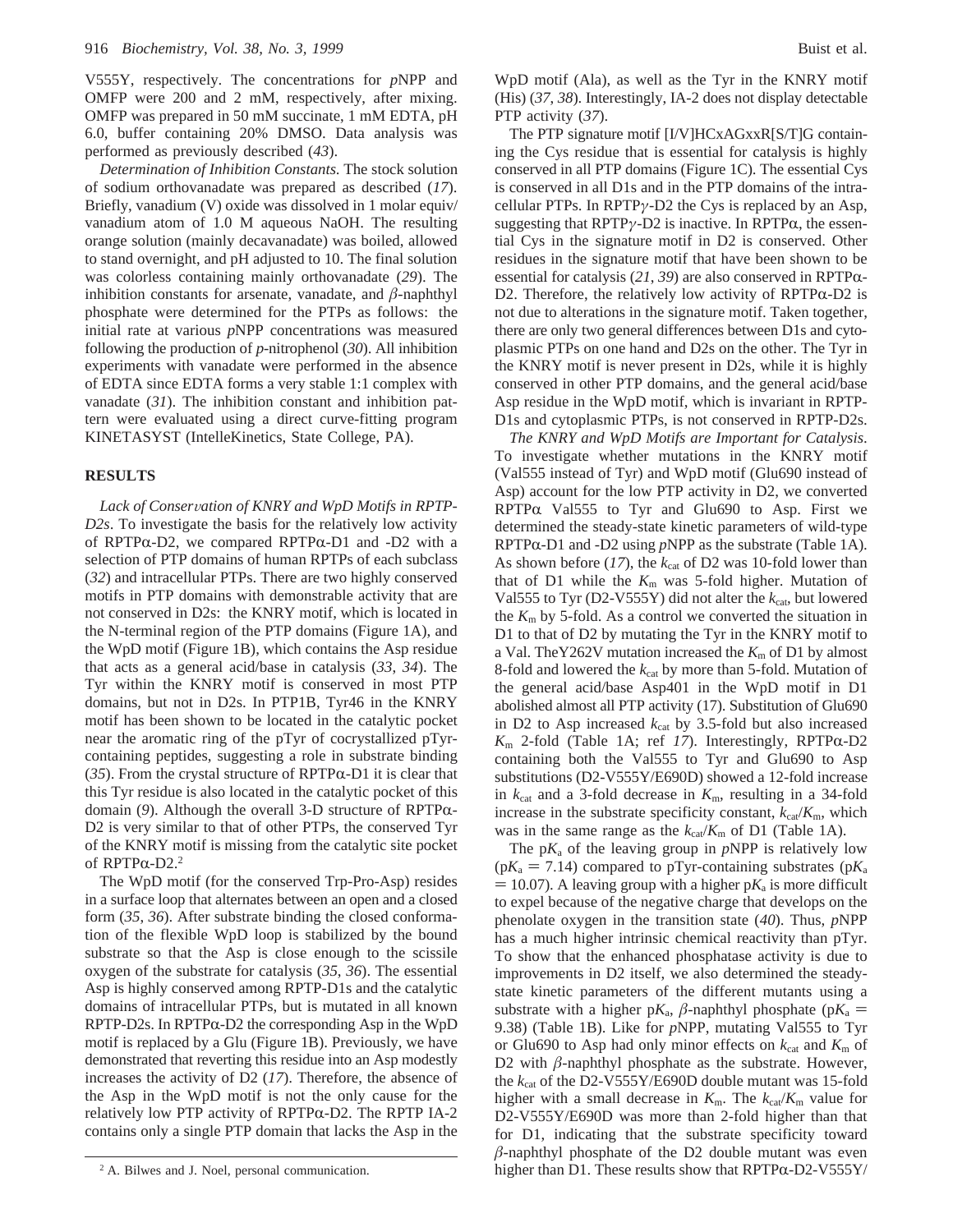|                                                                                           |                                                                                                                                                                                                               | В                                                                           |                                                                                                                                                                             |                                                                                    |                                                                                                                                                 |
|-------------------------------------------------------------------------------------------|---------------------------------------------------------------------------------------------------------------------------------------------------------------------------------------------------------------|-----------------------------------------------------------------------------|-----------------------------------------------------------------------------------------------------------------------------------------------------------------------------|------------------------------------------------------------------------------------|-------------------------------------------------------------------------------------------------------------------------------------------------|
| RPTP-D1<br><b>RPTPu</b><br>CD45<br>LAR<br>НРТРи<br><b>HPTPy</b><br><b>HPTPB</b><br>$IA-2$ | <b>NKEKNR VNILPYDHSRVHE</b><br><b>NONKNR</b> VDILPYDYNRVEL<br><b>NKPKNR ANVIAYDHSRVIL</b><br><b>NEMKNR</b><br>GNIIAYDHSRVRL<br><b>NKHKNR</b><br>INILAYDHSRVKL<br>NRGKNE NNILPYDATRVKL<br>NIKKNRHPDFLPYDHARIKL | RPTF-D1<br>RPTPa<br>CD45<br>LAR<br>НРТРи<br><b>HPTPY</b><br>НРТРВ<br>$IA-2$ | OFHFTSWE FGVPFTPIGML<br><b>HIOFTSWE HGVPEDPHLLL</b><br>OFOFMANH HGVPEYPTPIL<br>OFHFTGNP HGVPYHATGLL<br>OYHYTOWF MCVPEYALPVL<br>HEHYTVMP HGVPETTOSLI<br>OFHFLSWPAEGTPASTRPLL | RPTP-D1<br><b>RPTPa</b><br>CD45<br>LAR<br>HPTPH<br><b>HPTPY</b><br>HPTPB<br>$IA-2$ | <b>GAIVVHCSAGVGRTGT</b><br>GPIVVHCSAGVGRTGT<br>GPMVVHCSAGVGRTGC<br>GPLVVHCSAGAGRTGC<br>GPVLVHCSAGVGRTGT<br>GPTVVHCSAGVGRTGT<br>CPIIVHCSDGAGRTGT |
| $RPTP-D2$<br>RPTPa<br>$CD45*$<br>LAR<br>НРТРи<br>HPTPy                                    | <b>NMKKNRVLOIIPYEFNRVII</b><br>PYDYNRVPLKHEHDSDESSD<br><b>NKEKNRLVNIMPYELTRVCL</b><br>NHEKNRCMDILPPDRCLPFL<br><b>NKEKNRNSSVVPSERARVGL</b>                                                                     | RPTP-D2<br>RPTPa<br>CD45<br>LAR<br><b>НРТРы</b><br>HPTPY                    | OFHFHGWPEVGIPSDGKGMI<br>OYOYTNWSVEOLPAEPKELI<br>OFOFTDWPEOGVPKTGEGFI<br>OFOFLGWPNYRDTPVSKRSF<br><b>HFOCPKWPNPDAPISSTFEL</b>                                                 | RPTP-D2<br><b>RPTPa</b><br>CD45<br>LAR.<br>НРТРИ<br>HPTPY                          | HPITVHCSAGAGRTGT<br>STPLIHCRDGSOOTGI<br>GPITVHCSAGVGRTGV<br>GPTVVHCLNGGGRSGT<br>GPTIVHDEYGAVSAGM                                                |
| CYTO.<br><b>PTP1B</b><br>TC-PTP<br>PTP-PEST<br>$SHP-1$<br>PTP-MEG2                        | <b>NENRNE RDVSPFDHSRIKL</b><br><b>NRNRNR</b> RDVSPYDHSRVKL<br><b>NVKKNR KDILPFDHSRVKL</b><br><b>NKGKNR KNILPFDHSRVIL</b><br><b>NLEKNR</b> GDVPCLDOTRVKL                                                       | CYTO.<br>PTP1B<br>TC-PTP<br>PTP-PEST<br>$SHP-1$<br>PTP-MEG2                 | <b>HEHYTTME FGVPESPASFL</b><br>HEHYTTNE FGVPESPASFL<br><b>OFHYVNWP HDVPSSFDSIL</b><br><b>HYOYLSWP HGVPSEPGGVL</b><br><b>HFOFLSWP YGVPSSAASLI</b>                            | <b>CYTO</b><br><b>PTP1B</b><br>TC-FTP<br>PTP-PEST<br>$SHP-1$<br>PTP-MEG2           | GPVVVHCSAGIGRSGT<br>GPAVIHCSAGIGRSGT<br>VPICIHCSAGOGRTGA<br><b>GPIIVHCSAGIGRTGT</b><br>PPIVVHCSAGIGRTGT                                         |

FIGURE 1: Conservation of the KNRY and WpD motifs. Sequence alignment of the PTP domains of mouse RPTP $\alpha$  (27), human CD45 (49), human LAR (50), HPTP*µ* (51), HPTP*γ* (18), HPTP*â* (18), IA-2 (38), PTP1B (52), TC-PTP (53), PTP-PEST (54), SHP-1 (55), and PTP-MEG2 (56). RPTP-D1s and -D2s as well as the PTP domains of cytoplasmic PTPs (cyto) are depicted. The RPTPs HPTP $\beta$  and IA-2 contain a single PTP domain and are listed under the RPTP-D1s. (A) Alignment of the first 20 amino acids of the different PTP domains (residues 256-275 and 549-568 in RPTPR-D1 and -D2, respectively). For simplicity, an insertion of 8 residues was omitted in CD45-D2 (CD45\*). The complete sequence of this segment is DYDYNRVPLKHELEMSKESEHDSDESSD. (B) Alignment of the amino acids surrounding the WpD motif (residues 393-412 and 682-701 in RPTPR-D1 and -D2, respectively). (C) The PTP signature motif (residues <sup>427</sup>-442 and 717-732 in RPTPR-D1 and -D2, respectively). The Tyr in the KNRY motif and the Asp in the WpD motif that are conserved in all PTP domains of the cytoplasmic PTPs and RPTP-D1s but mutated in all RPTP-D2s are indicated in red, and other conserved residues are indicated in green.

|                                       | $k_{\rm cat}$ (s <sup>-1</sup> ) | $K_{\rm m}$ (mM) | $k_{\text{cat}}/K_{\text{m}}$ (s <sup>-1</sup> mM <sup>-1</sup> ) |
|---------------------------------------|----------------------------------|------------------|-------------------------------------------------------------------|
| $\mathbf{A}$ . <i>p</i> NPP           |                                  |                  |                                                                   |
| $RPTP\alpha-D1$                       | $9.3 \pm 0.6$                    | $3.9 \pm 0.7$    | $2.4 \pm 0.5$                                                     |
| $RPTP\alpha-D1-Y262V$                 | $1.7 \pm 0.04$                   | $30 \pm 3$       | $0.057 \pm 0.006$                                                 |
| $RPTP\alpha-D2$                       | $0.98 \pm 0.05$                  | $21 \pm 0.7$     | $0.047 \pm 0.003$                                                 |
| $RPTP\alpha-D2-V555Y$                 | $0.92 \pm 0.03$                  | $4.0 \pm 0.6$    | $0.23 \pm 0.04$                                                   |
| $RPTP\alpha-D2-E690D$                 | $3.5 \pm 0.2$                    | $39 \pm 5$       | $0.09 \pm 0.01$                                                   |
| $RPTP\alpha-D2-V555Y/E690D$           | $12 \pm 0.7$                     | $7.7 \pm 1$      | $1.6 \pm 0.2$                                                     |
| <b>B.</b> $\beta$ -naphthyl phosphate |                                  |                  |                                                                   |
| $RPTP\alpha-D1$                       | $6.4 \pm 0.2$                    | $7.3 \pm 1$      | $0.88 \pm 0.1$                                                    |
| $RPTP\alpha-D1-Y262V$                 | $0.41 \pm 0.04$                  | $4.7 \pm 1$      | $0.087 \pm 0.02$                                                  |
| $RPTP\alpha-D2$                       | $0.48 \pm 0.02$                  | $6.2 \pm 0.7$    | $0.077 \pm 0.009$                                                 |
| $RPTP\alpha-D2-V555Y$                 | $0.31 \pm 0.01$                  | $2.9 \pm 0.3$    | $0.11 \pm 0.01$                                                   |
| $RPTP\alpha-D2-E690D$                 | $0.95 \pm 0.05$                  | $6.0 \pm 1$      | $0.16 \pm 0.03$                                                   |
| $RPTP\alpha-D2-V555Y/E690D$           | $7.6 \pm 0.4$                    | $3.8 \pm 0.5$    | $2.0 \pm 0.3$                                                     |

*a* Steady-state kinetic constants determined for various forms of RPTP $\alpha$  using *pNPP* (A) or  $\beta$ -naphthyl phosphate (B) as substrates. All assays were performed at pH 6.0 and 30 °C.

E690D is a very potent PTP. pTyr-containing peptides more closely resemble in vivo substrates than artificial substrates, like *p*NPP and *â*-naphthyl phosphate. Therefore, steady-state kinetic parameters were determined using pTyr-containing peptides corresponding to Tyr (auto)phosphorylation sites in the epidermal growth factor receptor (EGFR pY992), platelet-derived growth factor receptor (PDGFR pY1009 and  $pY1021$ ), or RPTP $\alpha$  ( $pY789$ ). The different mutants in D1 and D2 showed only a moderate selectivity toward the various substrates with a maximum of a 13-fold difference in  $k_{\text{cat}}/K_{\text{m}}$  among the peptides (Table 2). Like we have shown before, reverting Glu690 to Asp increased  $k_{\text{cat}}/K_{\text{m}}$  4-fold (17). Reverting Val555 to Tyr increased  $k_{cat}/K_m$  4-24-fold. However, the mutant containing both Val555 to Tyr and Glu690 to Asp mutations displayed a  $k_{\text{cat}}/K_{\text{m}}$  that is 130-300-fold higher than wild-type D2. For *p*NPP, the substrate specificity constant of D2-V555Y/E690D was similar to that of wild-type D1 (Table 1A). Using phosphopeptides the double mutant exhibited  $k_{cat}/K_m$  values that were only  $40-$ 200-fold lower than D1, indicating that RPTP $\alpha$ -D2-V555Y/ E690D is a potent PTP.

*Inhibition by Arsenate*, *Vanadate*, *and â*-*Naphthyl phosphate*. To gain more insight into the role of the conserved KNRY and WpD motifs in catalysis, we determined inhibition constants of arsenate (a product analog), vanadate (a transition-state analog), and  $\beta$ -naphthyl phosphate (a substrate analog) for D1, D2, and the different mutants. The inhibition constants were determined using *p*NPP as a substrate. For both D1 and D2 arsenate was a weak competitive inhibitor with a  $K_i$  in the millimolar range, albeit arsenate inhibited  $RPTP\alpha-D1$  30-fold more strongly than D2. The different mutations had very little effect on the  $K_i$  of arsenate (Figure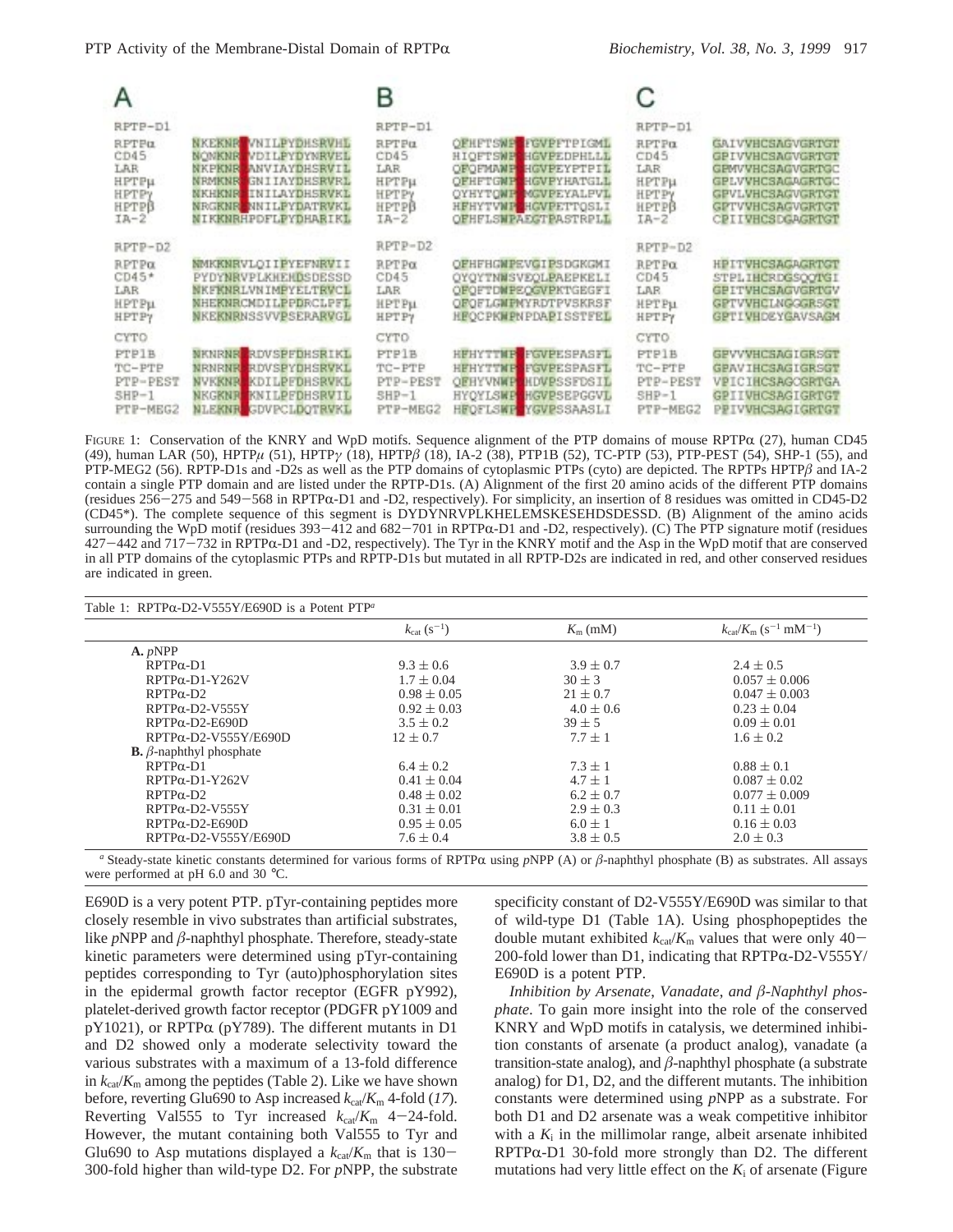Table 2: Summary of Kinetic Constants with pTyr-Containing Peptides as Substrates

| substrate/enzyme                           | $k_{\text{cat}} (s^{-1})$ | $K_{\rm m}$ (mM)  | $k_{\text{cat}}/K_{\text{m}}$ (M <sup>-1</sup> s <sup>-1</sup> ) |  |
|--------------------------------------------|---------------------------|-------------------|------------------------------------------------------------------|--|
| Ac-DAFSDpYANFK (PTPα <sup>784-793</sup> )  |                           |                   |                                                                  |  |
| $RPTP\alpha-D1$                            | $9.7 \pm 0.6$             | $0.29 \pm 0.04$   | $(3.3 \pm 0.5) \times 10^{4}$                                    |  |
| RPTPα-D1-Y262V                             | $0.0073 \pm 0.0008$       | $2.69 \pm 0.62$   | $2.7 \pm 0.7$                                                    |  |
| $RPTP\alpha-D2$                            | $0.025 \pm 0.003$         | $5.9 \pm 0.9$     | $4.2 \pm 0.8$                                                    |  |
| $RPTP\alpha-D2-V555Y$                      | $0.092 \pm 0.006$         | $0.89 \pm 0.18$   | $100 \pm 22$                                                     |  |
| $RPTP\alpha-D2-E690D$                      | $0.066 \pm 0.006$         | $5.5 \pm 0.7$     | $2 \pm 2$                                                        |  |
| $RPTP\alpha-D2-V555Y/E690D$                | $1.5 \pm 0.11$            | $1.7 \pm 0.2$     | $880 \pm 110$                                                    |  |
| DTSSVLpYTAVQ (PDGFR <sup>1003-1013</sup> ) |                           |                   |                                                                  |  |
| $RPTP\alpha-D1$                            | $26 \pm 1$                | $0.15 \pm 0.02$   | $(1.7 \pm 0.2) \times 10^5$                                      |  |
| $RPTP\alpha-D1-Y262V$                      | $0.044 \pm 0.003$         | $2.5 \pm 0.37$    | $18 \pm 4$                                                       |  |
| $RPTP\alpha-D2$                            | $0.011 \pm 0.001$         | $1.5 \pm 0.3$     | $7.3 \pm 2$                                                      |  |
| RPTPα-D2-V555Y                             | $0.090 \pm 0.005$         | $1.4 \pm 0.15$    | $64 \pm 8$                                                       |  |
| $RPTP\alpha-D2-E690D$                      | $0.038 \pm 0.002$         | $1.4 \pm 0.3$     | $27 \pm 6$                                                       |  |
| RPTPα-D2-V555Y/E690D                       | $1.3 \pm 0.06$            | $1.4 \pm 0.13$    | $930 \pm 96$                                                     |  |
| EGDNDpYIIPL (PDGFR <sup>1016-1025</sup> )  |                           |                   |                                                                  |  |
| $RPTP\alpha-D1$                            | $14 \pm 0.3$              | $0.32 \pm 0.01$   | $(4.4 \pm 0.04) \times 10^4$                                     |  |
| $RPTP\alpha-D2$                            | $0.0074 \pm 0.0005$       | $3.0 \pm 0.3$     | $2.5 \pm 0.3$                                                    |  |
| $RPTP\alpha-D2-E690D$                      | $0.032 \pm 0.016$         | $3.2 \pm 1.7$     | $10 \pm 7$                                                       |  |
| $RPTP\alpha-D2-V555Y/E690D$                |                           |                   | $744 \pm 1$                                                      |  |
| DADEpYLIPQQG (EGFR <sup>988-998</sup> )    |                           |                   |                                                                  |  |
| $RPTP\alpha-D1$                            | $9.1 \pm 0.3$             | $0.060 \pm 0.006$ | $(1.5 \pm 0.2) \times 10^5$                                      |  |
| $RPTP\alpha-D1-Y262V$                      |                           |                   | $35 \pm 0.1$                                                     |  |
| $RPTP\alpha-D2$                            | $0.017 \pm 0.02$          | $4.5 \pm 3.2$     | $3.8 \pm 4.2$                                                    |  |
| $RPTP\alpha-D2-V555Y$                      |                           |                   | $17 \pm 0.1$                                                     |  |
| RPTPα-D2-V555Y/E690D                       |                           |                   | $742 \pm 27$                                                     |  |
|                                            |                           |                   |                                                                  |  |

2A). These results indicate that alterations in these residues do not lead to significant structural changes in the active sites of D1 or D2.

Vanadate is a far more potent inhibitor of PTPs and is thought to act as a transition-state analogue for the PTPcatalyzed reaction due to its tendency to adopt a pentavalent geometry. When bound in the PTP active site, the vanadium atom is within covalent bonding distance of the S*γ* of the active site Cys residue and vanadate adopts a slightly distorted trigonal bipyramidal geometry (*41*, *42*) that resembles the transition state for the hydrolysis of the thiophosphate enzyme intermediate in the PTP-catalyzed reaction  $(4, 43)$ . In solution, vanadate inhibited the RPTP $\alpha$ -D1- and -D2-catalyzed reaction reversibly and competitively, with dissociation constants of 5.5 and 1900 *µ*M, respectively (Figure 2B). Thus, the affinity of D1 for vanadate is 350 fold higher than that of D2. The D1-Y262V mutant was 7-fold less inhibited by vanadate than wild-type D1. Mutating Val555 to Tyr, however, decreased the  $K_i$  for D2 only by 3.5-fold. In addition, mutation of the Glu690 to Asp decreased the *K*<sup>i</sup> of vanadate for D2 2-fold. Surprisingly, the affinity of D2-V555Y/E690D double mutant for vanadate increased 230-fold in comparison with D2 and was similar to that of D1 (Figure 2B).

Analysis of the ability of the low molecular weight aryl phosphate substrate, *â*-naphthyl phosphate, to serve as an inhibitor of the PTP-catalyzed hydrolysis of *p*NPP indicated that the inhibition pattern for  $\beta$ -naphthyl phosphate was competitive with respect to *p*NPP (data not shown). The apparent  $K_i$  values for  $\beta$ -naphthyl phosphate were similar for RPTP $\alpha$ -D1 and -D2. As is the case for arsenate inhibition, mutation of Tyr262 in D1 or Val555 and Glu690 in D2 only led to a modest change (3-8-fold) in the affinity for  $\beta$ -naphthyl phosphate (Figure 2C). These results demonstrate that inhibition by the substrate analogue *â*-naphthyl phosphate is not significantly different for  $RPTP\alpha-D1$  or -D2 or any of the mutants.

Taken together, these inhibition studies indicate that Tyr555 and Asp690 in D2-V555Y/E690D are important for transition-state stabilization. One of the major means an enzyme utilizes to catalyze a reaction is via transition-state stabilization. Since  $RPTP\alpha-D1$  stabilizes the transition state much better than  $D2$  it is clear that RPTP $\alpha$ -D1 is a better PTP than D2. Reverting both Val555 to Tyr and Glu 690 to Asp restores the transition-state-stabilizing ability of D2 and converts D2 into a very potent PTP.

*Pre*-*Steady*-*State Kinetics*. PTP-catalyzed reactions utilize a double-displacement mechanism in which the side chain of the active site Cys residue serves as a nucleophile to accept the phosphoryl group from the substrate and form a kinetically competent cysteinyl phosphate intermediate. The phosphoenzyme intermediate is subsequently hydrolyzed by water. Pre-steady-state stopped-flow experiments were performed in order to determine the rate-limiting step and the effects of mutation in D2 on the individual steps of the reaction. We initially used *p*NPP as a substrate which upon the action of the PTP should produce a "burst" of *p*nitrophenolate if the net rate of phosphoenzyme intermediate is slower than that of intermediate formation. Unfortunately, the *K*<sup>m</sup> values of *p*NPP for the various D1 and D2 PTPs ranged from 4 to 40 mM. To saturate the enzyme, one would have to use a very high concentration of *p*NPP. Since *p*NPP itself also absorbs at 405 nm, the background due to the presence of high substrate concentration was so enormous that the observation of a meaningful burst was technically difficult. We then tested 3-*O*-methylfluorescein phosphate (OMFP) as a substrate. The  $K<sub>m</sub>$  values for OMFP were  $1-4$ mM for D2 and its mutants. The reaction was monitored by the increase in absorbance at 477 nm for 3-*O*-methylfluorescein (extinction coefficient  $25\ 000\ M^{-1}\ cm^{-1}$ ). Although significant burst traces were observed for D2, D2-V555Y, D2-E690D, and possibly D2-V555Y/E690D at 2 mM OMFP concentration (data not shown), the data did not allow an unambiguous determination of the rates for the individual steps because it was impossible to obtain saturable concentrations of OMFP under our experimental conditions. The highest attainable OMFP concentration at pH 6 in 20%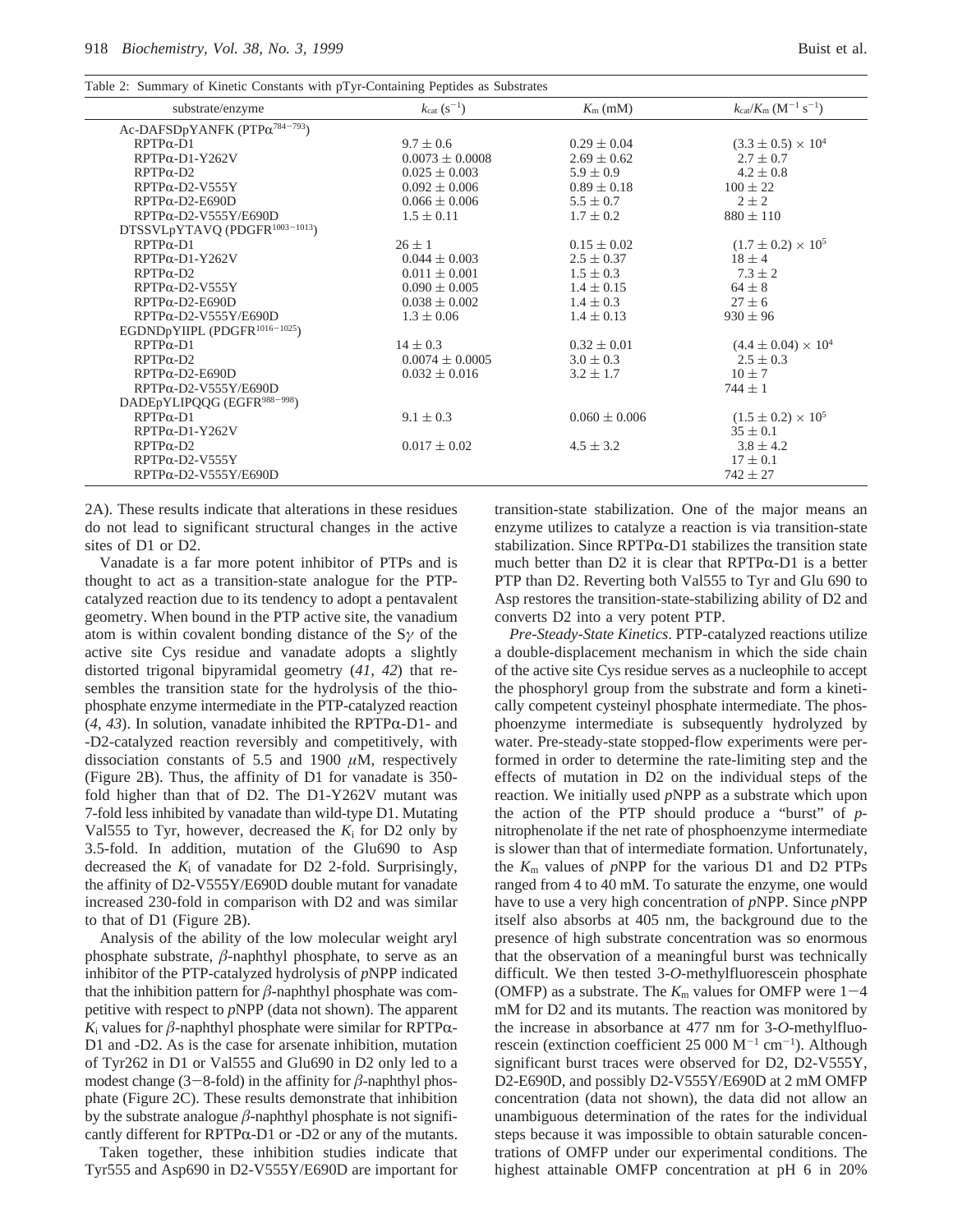

FIGURE 2: Inhibition by arsenate, vanadate, and  $\beta$ -naphthyl phosphate. The inhibition constants,  $K_i$ , were determined for arsenate (A), vanadate (B), and  $\beta$ -naphthyl phosphate (C) using RPTP $\alpha$ -D1 or -D2 and mutants as indicated. All assays were performed at pH 6.0 and 30 °C, using *p*NPP as the substrate.

DMSO was 4 mM which, upon mixing with an equal volume of enzyme, gave a final concentration of 2 mM. Nevertheless, it appears that both chemical steps contribute to the ratelimiting reaction and the Val555 and Glu690 substitutions increase the rates of both chemical steps.

# **DISCUSSION**

Most RPTPs contain two PTP domains, of which D1 exhibits PTP activity, while D2 contains little or no PTP activity. The structures of the catalytic domains of the cytoplasmic PTPs and the D1s of receptor-like PTPs that have been solved indicate that the overall folds and the configuration of the active sites are very similar to one another  $(7-11)$ . In addition, the overall structure and active site configuration of RPTP $\alpha$ -D2 are similar to the known PTP domains, $2$  indicating that there are no major differences in structure that may account for the difference in catalytic activity between RPTP $\alpha$ -D1 and -D2. Sequence alignment of many PTP domains revealed two highly conserved motifs, KNRY and WpD, in PTP domains with demonstrable activity that are not conserved in D2s.

The WpD motif is a flexible loop that contains the Asp residue that acts as a general acid/base in catalysis. This essential Asp is highly conserved among RPTP-D1s and the catalytic domains of intracellular PTPs, but is mutated in all known RPTP-D2s. Mutation of the Asp in WpD motifs of active PTPs reduces the turnover number by over 3 orders of magnitude (*17*, *33*). Since the general acid/base Asp is not conserved in D2s, this is a good candidate residue to be responsible for the reduced activity in D2s.

The KNRY motif is located in the N-terminal region of PTP domains and is involved in interactions with the substrate. The Tyr within the KNRY motif is conserved in most PTP domains, but not in D2s. In the structure of PTP1B complexed with a pTyr-containing peptide, the side chain of Tyr46 (corresponding to Tyr262 in RPTP $\alpha$ ) forms interactions with the main-chain atoms and the aromatic ring of pTyr (*35*). Substitution of the Tyr side chain by a methyl group at position 46 in PTP1B (Y46A) resulted in a 7-fold decrease in  $k_{\text{cat}}$  and a 9-fold increase in  $K_{\text{m}}$  with *pNPP* as a substrate (*44*). In addition, mutating Tyr46 to Ser or Leu in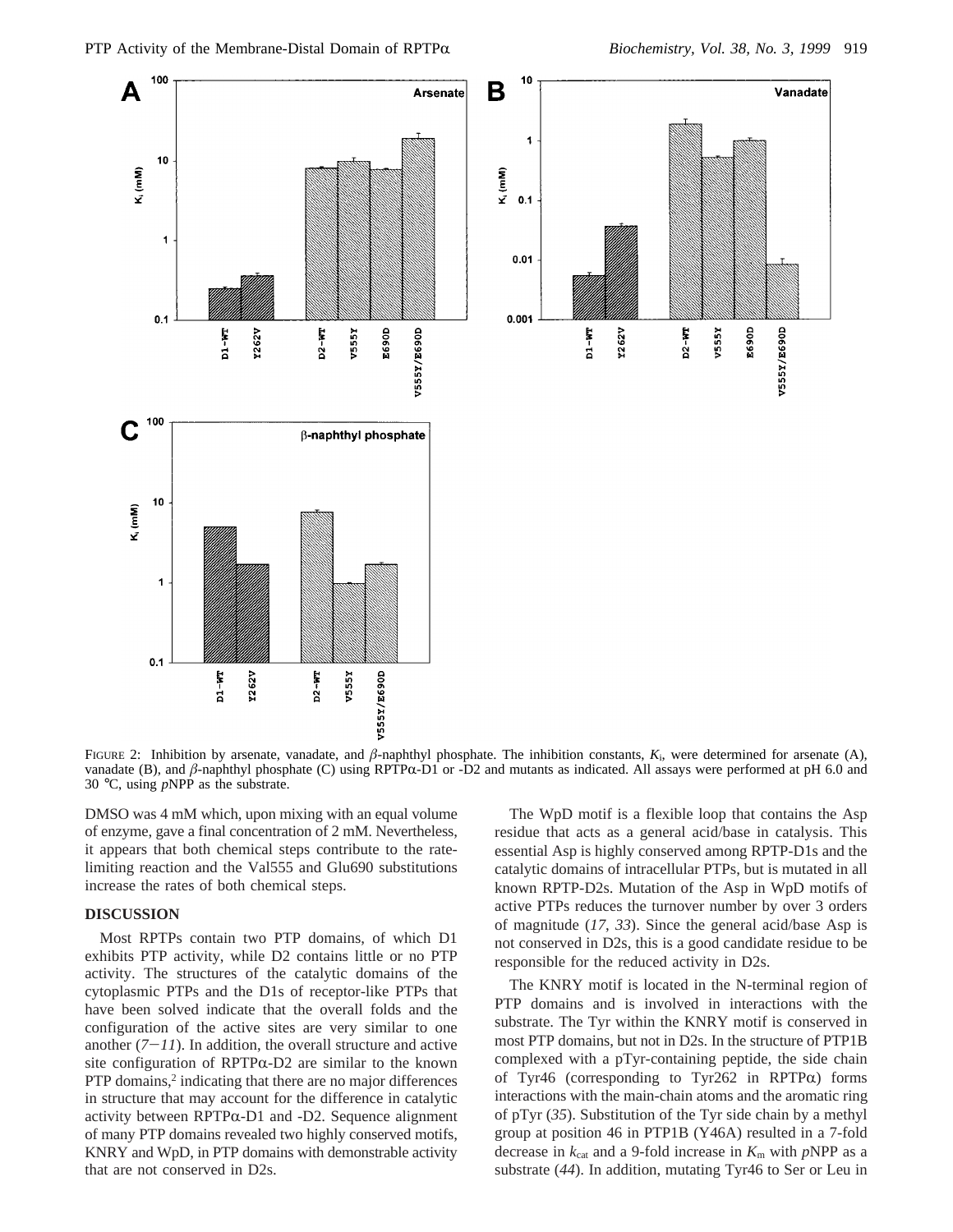PTP1B led to a 15-fold decrease in  $k_{cat}$  and a 17-fold increase in *K*<sup>m</sup> using tyrosine phosphorylated lysozyme as a substrate (*45*). Together, these data suggest that the lack of conservation of this Tyr in D2s may also partially account for the lack of activity in D2s.

We have previously shown that converting Glu690 in D2 back to Asp increases the activity of D2 by only 4-fold (*17*). We have therefore focused our effort on the Tyr residue. To establish the importance of Tyr262 in D1 catalysis, we replaced it with a Val residue which occupies the corresponding position in D2. As shown in Table 1,  $RPTP\alpha-D1$ -Y262V displayed a 5.5- and 42-fold reduction in  $k_{cat}$  and  $k_{\text{cat}}/K_{\text{m}}$ , respectively, with *p*NPP as a substrate. When pTyrcontaining peptides were used as substrates, the  $k_{\text{cat}}$  and  $k_{\text{cat}}$  $K_{\rm m}$  for RPTP $\alpha$ -D1-Y262V were  $10^3$ - and  $10^4$ -fold lower than those of the wild-type D1 (Table 2). Thus consistent with those of the wild-type D1 (Table 2). Thus, consistent with results obtained with PTP1B, the aromaticity of Tyr262, not the hydrophobicity, is important for D1 catalysis. We next substituted the corresponding Val555 in D2 by a Tyr residue. Surprisingly, this mutation in D2 did not have any effect on  $k_{\text{cat}}$  for the hydrolysis of *p*NPP but did improve the  $k_{\text{cat}}/K_{\text{m}}$ by 5-fold. In addition,  $RPTP\alpha-D2-V555Y$  exhibited only a 4-8-fold increase in  $k_{\text{cat}}$  and a 4-24-fold increase in  $k_{\text{cat}}/$ *K*<sup>m</sup> toward phosphopeptide substrates, in comparison with native D2.

Interestingly, when we mutated both Val555 and Glu690 in RPTP $\alpha$ -D2 into the corresponding Tyr and Asp in RPTP $\alpha$ -D1, the resulting RPTP $\alpha$ -D2-V555Y/E690D became a potent PTP (Tables 1 and 2). In fact, the catalytic activity of the double mutant for *p*NPP was similar to that of wild-type D1, and its activity for  $\beta$ -naphthyl phosphate was slightly higher than that of D1. For peptide substrates, the  $k_{cat}$  and  $k_{\text{cat}}/K_{\text{m}}$  for RPTP $\alpha$ -D2-V555Y/E690D were 60-120- and <sup>130</sup>-300-fold higher than those for the native D2 domain, respectively. Thus, structure-based substitutions at positions 555 and 690 in D2 appear to have synergistic effects. The  $k_{\text{cat}}/K_{\text{m}}$  values for the RPTP $\alpha$ -D2-catalyzed dephosphorylation of pTyr-containing peptides are 105 -fold lower than for D1 (*17*). Amazingly, *<sup>k</sup>*cat/*K*<sup>m</sup> values for the RPTPR-D2- V555Y/E690D-catalyzed dephosphorylation of pTyr peptides were only 40-200-fold lower than for D1. In fact, the activity of RPTP $\alpha$ -D2-V555Y/E690D is higher than some PTPs and most of the dual specificity phosphatases.

To gain more insight into the structural and chemical basis for the increased activity of the RPTP $\alpha$ -V555Y/E690D mutant, we performed inhibition studies. It is important to differentiate ground-state effects from transition-state effects. The affinities of D2-V555Y/E690D for *â*-naphthyl phosphate (a substrate analog) and arsenate (a product analog) were not significantly different from native RPTP $\alpha$ -D2 (Figure 2). In contrast, the wild-type D2 was inhibited by vanadate in the millimolar range, suggesting a very weak interaction, whereas  $RPTP\alpha$ -V555Y/E690D was inhibited by vanadate in the micromolar range. Since vanadate has been shown to be a transition-state analogue, it is clear that the transition state in the wild-type D2-catalyzed reaction is not very wellstabilized. Accordingly, the chemical basis for the increased PTP activity in D2-V555Y/E690D is likely due to enhanced transition-state stabilization corroborated by both the KNRY and WpD motifs.

The structural basis for the enhanced transition-state binding by D2-V555Y, D2-E690D, and D2-V555Y/E690D is suggested by the following. In the structure of the PTP1Bvanadate complex, the apical oxygen atom, which resembles the leaving group oxygen or the oxygen atom of the attacking nucleophilic water molecule, forms a hydrogen bond with the carboxylate group of the Asp general acid/base (*42*). This is consistent with the Asp residue playing a role in stabilizing the transition state. Although the Tyr residue in the KNRY motif does not interact directly with vanadate, its presence in the active site may be important for the precise geometric alignment of residues involved in transition-state stabilization. Indeed, the OH group of Tyr46 in PTP1B forms a hydrogen bond with the side chain of Ser216 (*35*). Ser216 is part of the PTP signature motif which binds the terminal phosphate (or vanadate) oxygens with the main-chain NH groups. Computer simulations indicate that on average these NH groups form stronger hydrogen bonds with the terminal oxygens in the transition-state than in the ground state (*46*). The conserved Tyr residue in the KNRY motif may help to position the phosphate-binding loop for effective transitionstate stabilization. Thus, it is understandable that both Asp690 and Tyr555 contribute to transition-state stabilization. In the D2 domains, the corresponding Tyr and Asp residues are replaced by Val and Glu, respectively, which would weaken the interactions between the PTP active site and the transition-state, resulting in a reduced PTP activity.

It is interesting to note that the D2-V555Y/E690D double mutant restored more than the added activity gains of the two single mutants D2-V555Y and D2-E690D. Since it was not possible to determine the specific contribution from each of the chemical steps to the  $k_{\text{cat}}$  parameter, we have restricted our discussion to the kinetic parameter  $k_{cat}/K_m$ , which is composed of rate constants for steps leading to the formation of the phosphoenzyme intermediate. Given the small magnitudes of  $k_{cat}/K_m$  for D2 and its mutants, it is likely that  $k_{\text{cat}}/K_{\text{m}}$  is controlled by chemistry, that is, phosphoenzyme formation (*40*). As shown in Tables 1 and 2, single conversion of Val555 to a Tyr in D2 resulted in a 5-fold increase in  $k_{\text{cat}}/K_{\text{m}}$  for *pNPP* and a 4-24-fold increase in  $k_{\text{cat}}/K_{\text{m}}$  for phosphopeptides. Similarly, single conversion of Glu690 to an Asp in D2 increased the  $k_{\text{cat}}/K_{\text{m}}$  by 2-fold for *p*NPP and 4-fold for phosphopeptides. However, the  $k_{\text{cat}}/K_{\text{m}}$ for the double mutant D2-V555Y/E690D was increased by 34- and 130-300-fold toward *<sup>p</sup>*NPP and phosphopeptides, respectively, suggesting that the two point mutations act synergistically to enhance the rate for phosphoenzyme formation. This is nicely supported by the vanadate-binding data (Figure 2) which paralleled the kinetic observations. Therefore, the restoration of PTP activity into D2 is primarily due to improved transition-state stabilization.

The potential outcomes of enzyme double mutations on catalysis and binding have been thoroughly discussed (*47*). Since the conserved Tyr in the KNRY motif and the conserved Asp in the WpD motif do not interact directly with each other, the observed synergistic effects on  $k_{\text{cat}}/K_{\text{m}}$ are most likely due to the simultaneous action of both residues on the same chemical step, which, together, have a greater total effect than the sum of their individual effects. Thus, on the basis of the preceding discussion, the conserved Tyr functions to orient the phenyl ring of the substrate and to stabilize the phosphate-binding loop for effective transition-state binding. Furthermore, these interactions should also help to fix the substrate in the optimal position thereby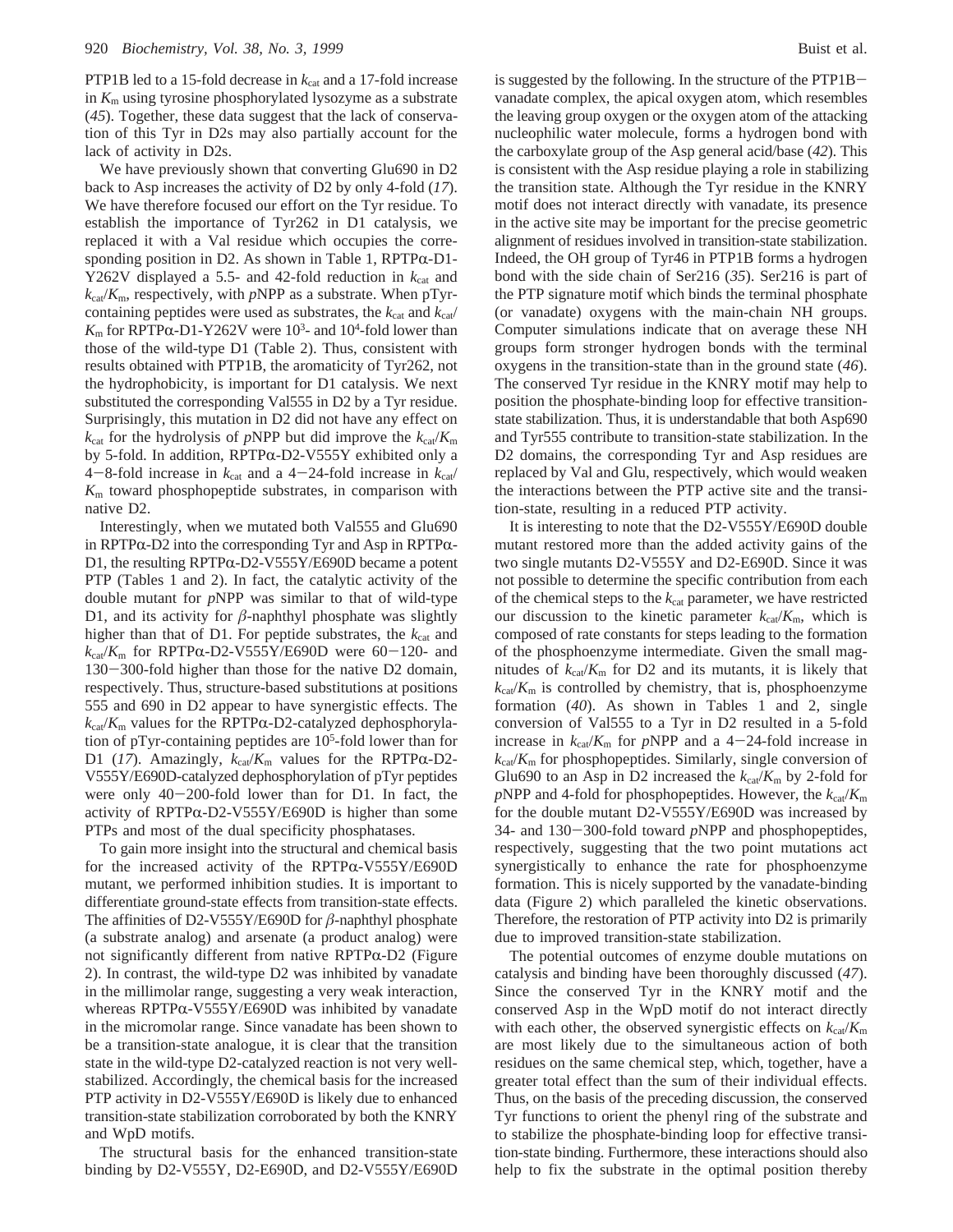facilitating the protonation of the leaving group oxygen by the conserved Asp. Conversely, the interaction between the Asp with the leaving group oxygen in the transition state should also lead to synergistic enhancement in the interactions between the conserved Tyr and the transition state. The fact that the  $k_{\text{cat}}/K_{\text{m}}$  values for D2-V555Y/E690D double mutant with peptide substrates are still lower than those of D1 suggests that differences between D1 and D2 outside of the immediate catalytic pocket are important for the recognition of structural features surrounding pTyr and the hydrolysis of pTyr-containing peptides/proteins.

In summary, we demonstrate here that the Tyr residue in the KNRY motif (Tyr262 in RPTP $\alpha$ -D1) and the general acid Asp in the WpD motif play an important role to facilitate catalysis through transition-state stabilization. Since all RPTP-D2s lack this Tyr residue, which is located in the pTyrbinding pocket, as well as the general acid/base Asp, it is unlikely that residual PTP activity of RPTP-D2s, if any, has relevance in vivo. Indeed,  $RPTP\alpha-D1$  expressed alone is an active PTP with an activity close to that of full-length  $RPTP\alpha$ (17, 48). We show that RPTP $\alpha$ -D2 binds  $\beta$ -naphthyl phosphate, a pTyr analogue, with affinity comparable to that of D1. In addition, substitution of Tyr262 in D1 for Val or Val555 in D2 for Tyr has little effect on binding. These results suggest that RPTP-D2s may be able to bind pTyrcontaining proteins. However, whether RPTP-D2s function through binding pTyr-containing proteins, thereby adding a level of specificity and possibly bringing RPTP-D1 and substrate(s) into close proximity, remains to be determined. It is important to point out that, despite their lack of catalytic activity, D2s are highly conserved. In fact, the sequences of different D2s are more closely related to one another than to the D1 in the same PTP (*24*). The overall structure of  $RPTP\alpha-D2$  is highly similar to the structure of other PTPs.<sup>2</sup> Apparently, there is evolutionary conservation of D2s in sequence and structure, suggesting that D2s may play important roles in processes other than catalysis.

### **NOTE ADDED IN PROOF**

Recently, Pallen and co-workers also demonstrated that the KNRY and WpD motifs play an important role in RPTPα-D2 catalytic activity (Lim, K. L., Kolatkar, P. R., Ng, K. P., Ng, C. H., and Pallen, C. J. (1998) *J. Biol. Chem. <sup>273</sup>*, 28986-28993).

#### **ACKNOWLEDGMENT**

We would like to thank Alex Bilwes and Joe Noel (SBL, the Salk Institute, La Jolla, CA) for providing the coordinates of the RPTPR-D2 crystal structure prior to publication. In addition, we would like to thank Christophe Blanchetot for useful discussions.

### **REFERENCES**

- 1. Neel, B. G., and Tonks, N. K. (1997) *Curr*. *Opin*. *Cell Biol*. *<sup>9</sup>*, 193-204.
- 2. Fischer, E. H., Charbonneau, H., and Tonks, N. K. (1991) *Science 253*, 401-406.
- 3. Zhang, Z. Y., Wang, Y., Wu, L., Fauman, E., Stuckey, J. A., Schubert, H. L., Saper, M. A., and Dixon, J. E. (1994) *Biochemistry 33*, 15266-15270.
- 4. Zhang, Z.-Y. (1997) *Curr*. *Top*. *Cell*. *Regul*. *<sup>35</sup>*, 21-68.
- 5. Guan, K. L., and Dixon, J. E. (1991) *J*. *Biol*. *Chem*. *266*, <sup>17026</sup>-17030.
- 6. Pot, D. A., and Dixon, J. E. (1992) *<sup>J</sup>*. *Biol*. *Chem*. *<sup>267</sup>*, 140- 142.
- 7. Barford, D., Flint, A. J., and Tonks, N. K. (1994) *Science 263*, <sup>1397</sup>-1404.
- 8. Stuckey, J. A, Schubert, H. L., Fauman, E. B, Zhang, Z.-Y., Dixon, J. E., and Saper, M. A. (1994) *Nature 370*, 571-575.
- 9. Bilwes, A. M., den Hertog, J., Hunter, T., and Noel, J. P. (1996) *Nature 382*, 555-559.
- 10. Hoffmann, K. M., Tonks, N. K., and Barford, D. (1997) *J*. *Biol*. *Chem*. *<sup>272</sup>*, 27505-27508.
- 11. Hof, P., Pluskey, S., Dhe-Paganon, S., Eck, M. J., and Shoelson, E. (1998) *Cell 92*, 441-450.
- 12. Charbonneau, H., Tonks, N. K., Walsh, K. A., and Fischer, E. H. (1988) *Proc*. *Natl*. *Acad*. *Sci*. *<sup>U</sup>*.*S*.*A*. *<sup>85</sup>*, 7182-7186.
- 13. den Hertog, J., Pals, C. E. G. M., Peppelenbosch, M. P., Tertoolen, L. G. J., de Laat, S. W., and Kruijer, W. (1993) *EMBO J*. *<sup>12</sup>*, 3789-3798.
- 14. Desai, D. M., Sap, J., Silvennoinen, O., Schlessinger, J., and Weiss, A. (1994) *EMBO J*. *<sup>13</sup>*, 4002-4010.
- 15. Kokel, M., Borland, C. Z., DeLong, L., Horvitz, H. R., and Stern, M. J. (1998) *Genes De*V. *<sup>12</sup>*, 1425-1437.
- 16. Wang, Y., and Pallen, C. J. (1991) *EMBO J*. *<sup>10</sup>*, 3231-3237.
- 17. Wu, L., Buist, A., den Hertog, J., and Zhang, Z.-Y. (1997) *J*. *Biol*. *Chem*. *<sup>272</sup>*, 6994-7002.
- 18. Krueger, N. X., Streuli, M., and Saito, H. (1990) *EMBO J*. *9*, <sup>3241</sup>-3252.
- 19. Levy, J. B., Canoll, P. D., Silvenoinen, O., Barnea, G., Morse, B., Honegger, A. M., Huang, J.-T., Cannizzaro, L. A., Park, S.-H., Druck, T., Huebner, K., Sap, J., Ehrlich, M., Musacchio, J. M., and Schlessinger, J. (1993) *<sup>J</sup>*. *Biol*. *Chem*. *<sup>268</sup>*, 10573- 10581.
- 20. Streuli, M., Krueger, N. X., Tsai, A. Y. M., and Saito, H. (1989) *Proc*. *Natl*. *Acad*. *Sci*. *<sup>U</sup>*.*S*.*A*. *<sup>86</sup>*, 8698-8702.
- 21. Streuli, M., Krueger, N. X., Thai, T., Tang, M., and Saito, H. (1990) *EMBO J*. *<sup>9</sup>*, 2399-2407.
- 22. Gebbink, M. F. B. G., Verheijen, M. H. G., van Etten, I., and Moolenaar, W. H. (1993) *Biochemistry 32*, 13512-13522.
- 23. Itoh, M., Streuli, M., Krueger, N. X., and Saito, H. (1992) *J*. *Biol*. *Chem*. *<sup>267</sup>*, 12356-12363.
- 24. Yang, Q., and Tonks, N. K. (1993) *Ad*V. *Protein Phosphatases <sup>7</sup>*, 359-372.
- 25. Zhang, Z.-Y., Maclean, D., Thieme-Sefler, A. M., Roeske, R., and Dixon, J. E. (1993) *Anal*. *Biochem*. *<sup>211</sup>*, 7-15.
- 26. Guan, K. L., and Dixon, J. E. (1991) *Anal*. *Biochem*. *<sup>192</sup>*, 262- 267.
- 27. Sap, J., D'Eustachio, P., Givol, D., and Schlessinger, J. (1990) *Proc*. *Natl*. *Acad*. *Sci*. *<sup>U</sup>*.*S*.*A*. *<sup>87</sup>*, 6112-6116.
- 28. den Hertog, J., Tracy, S., and Hunter, T. (1994) *EMBO J*. *13*, <sup>3020</sup>-3032.
- 29. Gordon, J. A. (1991) *Methods Enzymol*. *<sup>201</sup>*, 477-482.
- 30. Chen, L., Montserat, J., Lawrence, D. S., and Zhang, Z.-Y. (1996) *Biochemistry 35*, 9349-9354.
- 31. Crans, D. C. (1994) *Comments Inorg*. *Chem*. *<sup>16</sup>*, 1-33.
- 32. Brady-Kalnay, S. M., and Tonks, N. K. (1994) *Curr*. *Opin*. *Cell Biol*. *<sup>7</sup>*, 6650-6657.
- 33. Zhang, Z.-Y., Wang, Y., and Dixon, J. E. (1994) *Proc*. *Natl*. *Acad*. *Sci*. *<sup>U</sup>*.*S*.*A*. *<sup>91</sup>*, 1624-1627.
- 34. Lohse, D. L., Denu, J. M., Santoro, N., and Dixon, J. E. (1997) *Biochemistry 36*, 4568-4575.
- 35. Jia, Z., Barford, D., Flint, A. J., and Tonks, N. K. (1995) *Science 268*, 1754-1757.
- 36. Juszczak, L. J., Zhang, Z.-Y., Wu, L., Gottfried, D. S., and Eads, D. D. (1997) *Biochemistry 36*, 2227-2236.
- 37. Lu, L., Notkins, A., and Lan, M. (1994) *Biochem*. *Biophys*. *Res*. *Commun*. *<sup>204</sup>*, 930-936.
- 38. Lan, M., Lu, J., Goto, Y., and Notkins, A. (1994) *DNA Cell Biol*. *<sup>13</sup>*, 505-514.
- 39. Johnson, P., Ostergaard, H. L., Wasden, C., and Trowbridge, I. S. (1992) *<sup>J</sup>*. *Biol*. *Chem*. *<sup>267</sup>*, 8035-8041.
- 40. Hengge, A. C., Sowa, G., Wu, L., and Zhang, Z.-Y. (1995) *Biochemistry 34*, 13982-13987.